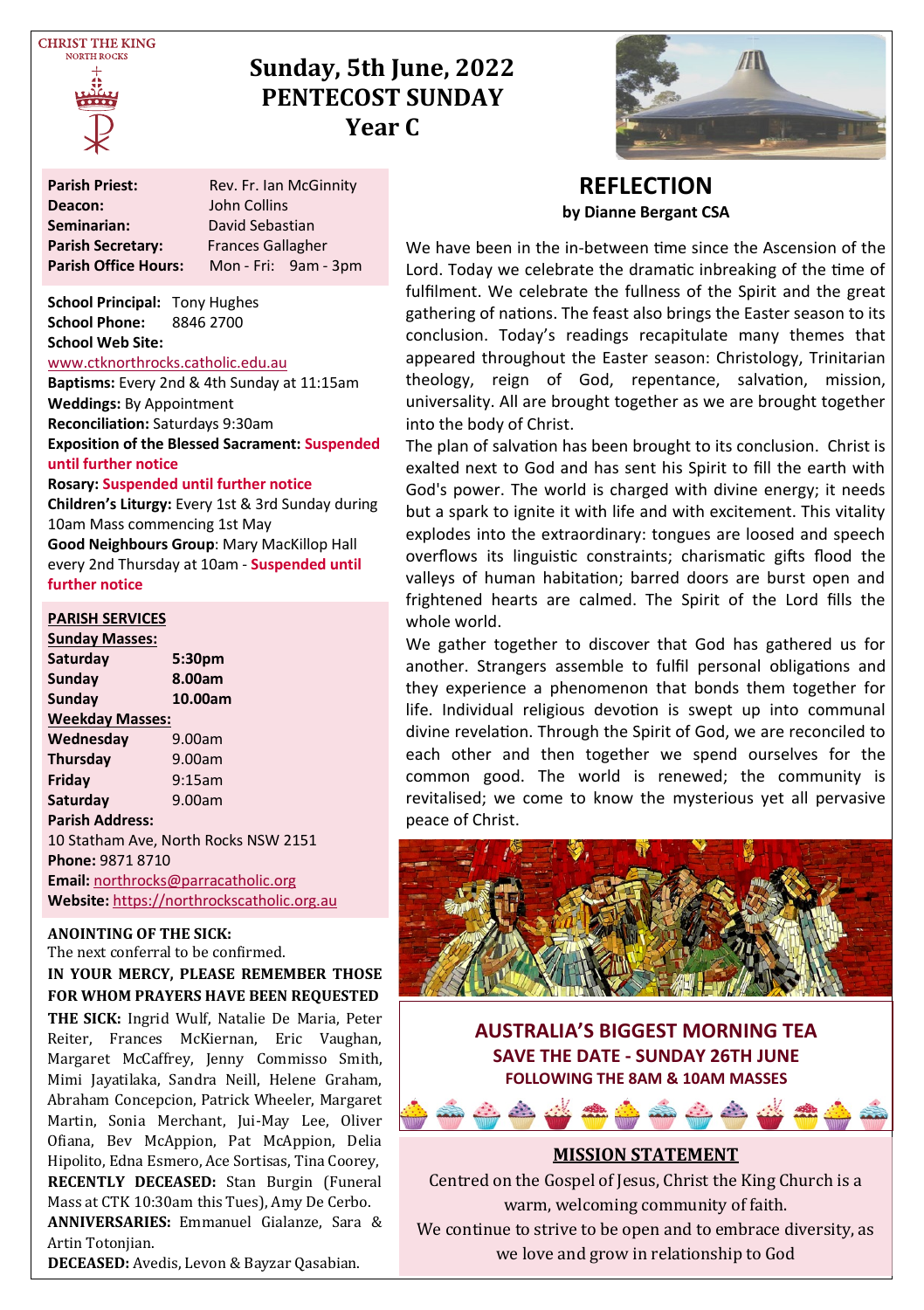#### This Week's Readings: Acts 2:1-11; 1 Cor 12:3-7,12-13; Jn 20:19-23

Next Week's Readings: Prov 8:22-31; Rom 5:1-5; Jn 16:12-15

*Lectors and Parishioners please note that the full text can be found on the website: [www.universalis.com](http://www.universalis.com)*

# **TO OUR MINISTERS OF THE PARISH**

Should you be rostered and feel you are not ready to return to Mass, please email the parish office: [northrocks@parracatholic.org](mailto:northrocks@parracatholic.org) or ph 9871 8710 or indicate on the roster through Ministry Scheduling, that a volunteer

is required. A replacement can then be organised on your behalf.

*Thank you for your ongoing participation in these important ministries.*

| 4th & 5th June - Pentecost Sunday                                                      |                                                       |                |                                                                                |                          |                             |  |
|----------------------------------------------------------------------------------------|-------------------------------------------------------|----------------|--------------------------------------------------------------------------------|--------------------------|-----------------------------|--|
|                                                                                        | Welcomer                                              | Acolyte        | Reader                                                                         | <b>Computer Operator</b> | <b>Eucharistic Minister</b> |  |
| Saturday<br>5.30pm                                                                     | George Germanos                                       | Sue DeCourcy   | Inge Wienker<br>Kerry Saad                                                     | Veronica Chacty          | <b>Gillian Mobbs</b>        |  |
| Sunday 8am                                                                             | John Murphy                                           | Ken Coorey     | <b>Tony Hughes</b><br>Danielle Dona                                            | <b>Trish Yates</b>       | Anne-Marie Makin            |  |
| Sunday 10am                                                                            | Rosanne Vaughan                                       | Aubon Fernando | Rob Haddad<br>Dawn Peat                                                        | Alik Orgun               | Jenny Roddy                 |  |
| CHILDREN'S LITURGY: Erica Rheinberger, Terri Hirschhorn, Erin Wynne                    |                                                       |                |                                                                                |                          |                             |  |
| MINISTRY TO THE SICK: Christine Kinsella, Ken Coorey, Anne-Marie Makin                 |                                                       |                |                                                                                |                          |                             |  |
| <b>COUNTER GROUP 1:</b> Tony Clancy, John Lacey, Sam Bietola, Roger Brewer             |                                                       |                |                                                                                |                          |                             |  |
|                                                                                        | ALTAR SOCIETY GROUP 1: Leslie Bosci, Gloria Blackwood |                |                                                                                |                          |                             |  |
| PIETY GROUP: Volunteer please                                                          |                                                       |                |                                                                                |                          |                             |  |
|                                                                                        |                                                       |                | <b>CHURCH CLEANING GROUP 2: Frances Gallagher, Rosemaree Maroon, Paul Cook</b> |                          |                             |  |
| 11th & 12th June - The Most Holy Trinity                                               |                                                       |                |                                                                                |                          |                             |  |
|                                                                                        | Welcomer                                              | <b>Acolyte</b> | Reader                                                                         | <b>Computer Operator</b> | <b>Eucharistic Minister</b> |  |
| Saturday<br>5.30pm                                                                     | Darren Mobbs                                          | Peter Hrast    | Sue Veling<br>Inge Wienker                                                     | <b>Volunteer Please</b>  | Maria Bietola               |  |
| Sunday 8am                                                                             | John Murphy                                           | Jim Kinsella   | Veronica Raic<br>Bev Johnson                                                   | Jo-Anne Castaneda        | Lorraine Murphy             |  |
| Sunday 10am                                                                            | Rosanne Vaughan                                       | Aubon Fernando | Anne Gately<br>Jennie Mater                                                    | Alik Orgun               | John Lacey                  |  |
| <b>CHILDREN'S LITURGY:</b> To take place on the 1st and 3rd Sundays of the month.      |                                                       |                |                                                                                |                          |                             |  |
| MINISTRY TO THE SICK: Jim Kinsella, Rosemary Wickham, Lorraine Murphy                  |                                                       |                |                                                                                |                          |                             |  |
| <b>COUNTER GROUP:</b> Counting is on the 1st Sunday of the month.                      |                                                       |                |                                                                                |                          |                             |  |
| ALTAR SOCIETY GROUP 2: Gillian Mobbs, Lanny Carter                                     |                                                       |                |                                                                                |                          |                             |  |
| <b>PIETY GROUP:</b> Volunteer please                                                   |                                                       |                |                                                                                |                          |                             |  |
| <b>CHURCH CLEANING GROUP 3: Clarry Barbera, Chris &amp; Beverley Poole, Ken Coorey</b> |                                                       |                |                                                                                |                          |                             |  |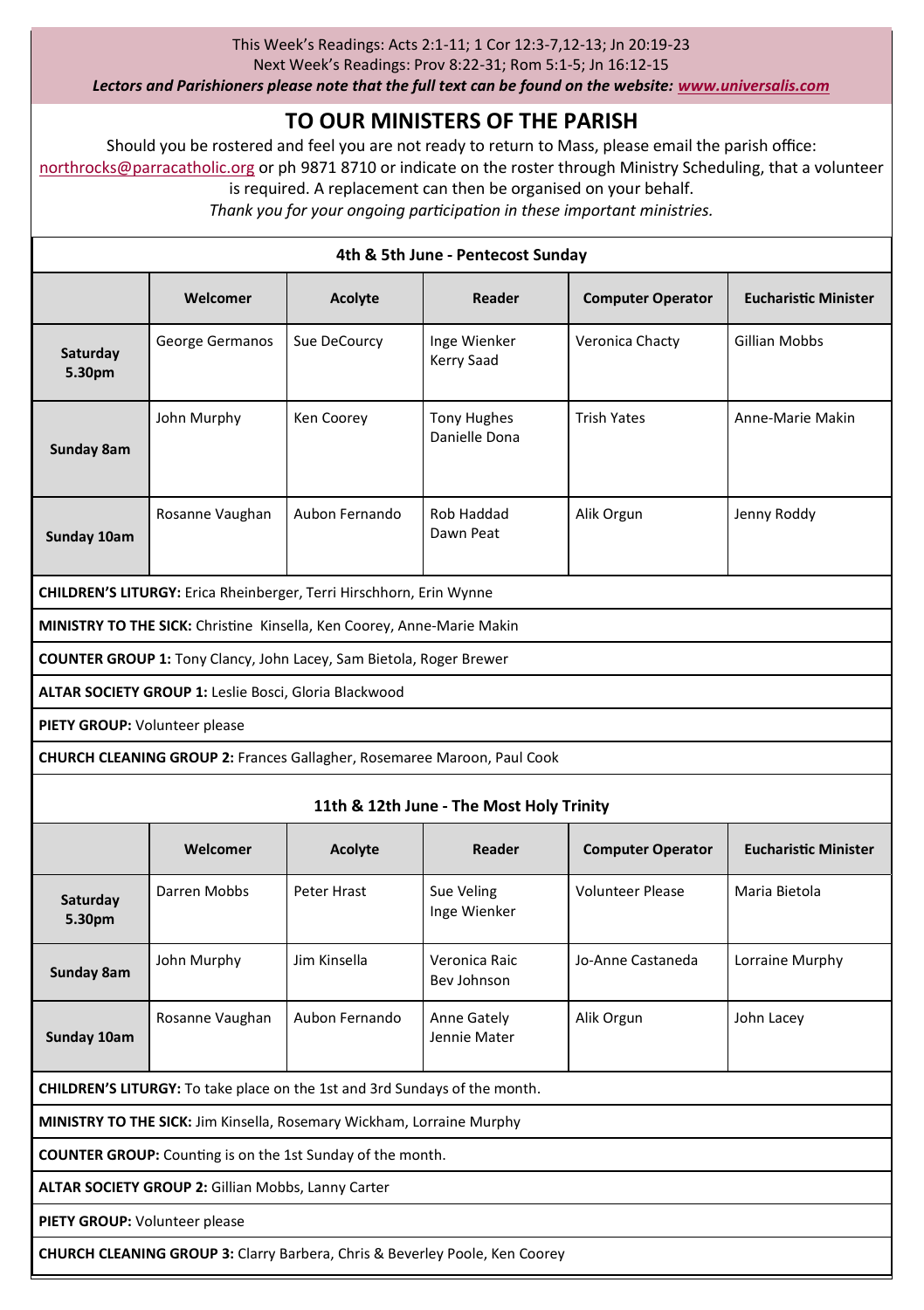# **COVID UPDATE FOR PLACES OF WORSHIP**

The NSW Government rules in regard to COVID-19 restrictions are as follows:

Check-in using the NSW QR code and record keeping for attendees is no longer required.

Both choir and congregation are able to sing at religious services in our churches.

Masks are no longer mandatory for places of worship. However, masks are still strongly encouraged where you cannot maintain a safe distance from others. Density limits are no longer applicable for our churches.

# **UNUSED LAPTOPS AND MACBOOKS NEEDED**

Do you have an unused laptop (up to 5 years old) or a Macbook (up to 7 years old), computer, desktop or chromebook that you don't need? Through the Jesuit Refugee Service, these devices directly help refugees and people seeking asylum or accessing employment, education and training opportunities. These devices can be left in the church foyer or parish office for collection by a volunteer of JRS. It would assist greatly if you could wipe your machine and remove passwords before dropping them off.



# **CTK PARISH BIGGEST MORNING TEA - CAN YOU HELP?**

CTK Parish Biggest Morning Tea is on Sunday 26th June after the 8am and 10am Masses. Australia's Biggest (Please contact the office if you would like to host the Saturday night Mass on the 25th Morning Tea <br>
June). You can start donating now via our [fundraising page.](https://www.biggestmorningtea.com.au/fundraisers/ctk44027/biggest-morning-tea-nsw) All monies raised will go  $\bullet$  directly to cancer prevention, supporting those with cancer, and cancer research. Maybe

you have a yummy cake or biscuit that you are renowned for that you could contribute! Please contact the parish office or Sarah Cook (0433 590 722) if you would like to help.

# **SACRAMENT OF FIRST EUCHARIST**

On the weekend of 18/19 June, the Feast of the Body & Blood of Christ, 30 young members of our parish community will be initiated into the ongoing life of the Church by receiving the Eucharist for the first time. This will occur at the 3 parish Masses - Sat 5:30pm (13), Sun 8am (1) and 10 am (16). The following weekend 25/26 June they will receive certificates acknowledging this event, also at all three weekend Masses.

It is critical that these children (with a parent/guardian) attend the practise evening on Wednesday 15 June at 7:30pm in the Church. If this cannot occur for a legitimate reason, please contact the Parish Office on 9871 8710 before the practise date.

# **CATECHIST URGENTLY NEEDED FOR WEDNESDAY AFTERNOON CLASS**

Due to the departure of seminarian David Sebastian from the parish this week, we are in need of a volunteer to teach Year 6 Catholic students at Carlingford West Public School for 30 minutes on a Wednesday afternoon at 2.40pm, to replace David who has been teaching this class. If you can assist or would like more information, please phone the Parish Office.

# **SUNDAY NIGHT SESSIONS**

A series of presentations, seminars, workshops, discussions, and stories designed to invite adults (young and old) to grow and develop in their faith. Each session begins at 7.00pm and finishes at 8.30pm and is held in the CTK Parish Hall. Sessions are designed to provide an opportunity for participants to ask questions, share thoughts and ideas and learn new stuff.

The aim of the sessions is to further develop a community of mature inquisitive Catholics at Christ the King. Everyone 16 and over is welcome to participate. Sunday Night Sessions are to be held on the 2nd Sunday of the month from February to November. A Gold Coin Donation to assist with the cost of coffee, tea and biscuits is welcome.

The next session on June 12th is *Ignatian Discernment* and is to be presented by Deacon Rod Pirotta.

For more information or if you want to assist with organizing these sessions contact Deacon John through the parish office or via email [john.collins@parracatholic.org.](mailto:john.collins@parracatholic.org)

# **PIETY STALL OPEN AFTER WEEKEND MASSES**

The Piety Stall is open after weekend Masses by volunteer parishioners and now accepts credit card payments. Call in and check out the range of beautiful gifts and religious goods that are available for sale.

# **SACRAMENTAL PROGRAM DATES 2022**

On 19 June we will celebrate First Holy Communion for children in Year 4 and above.

On 21 and 22 of September we will celebrate the Sacrament of Confirmation (Year 5 and above).

On 13 and 14 of December we will celebrate the Sacrament of First Reconciliation (Year 3 and above).